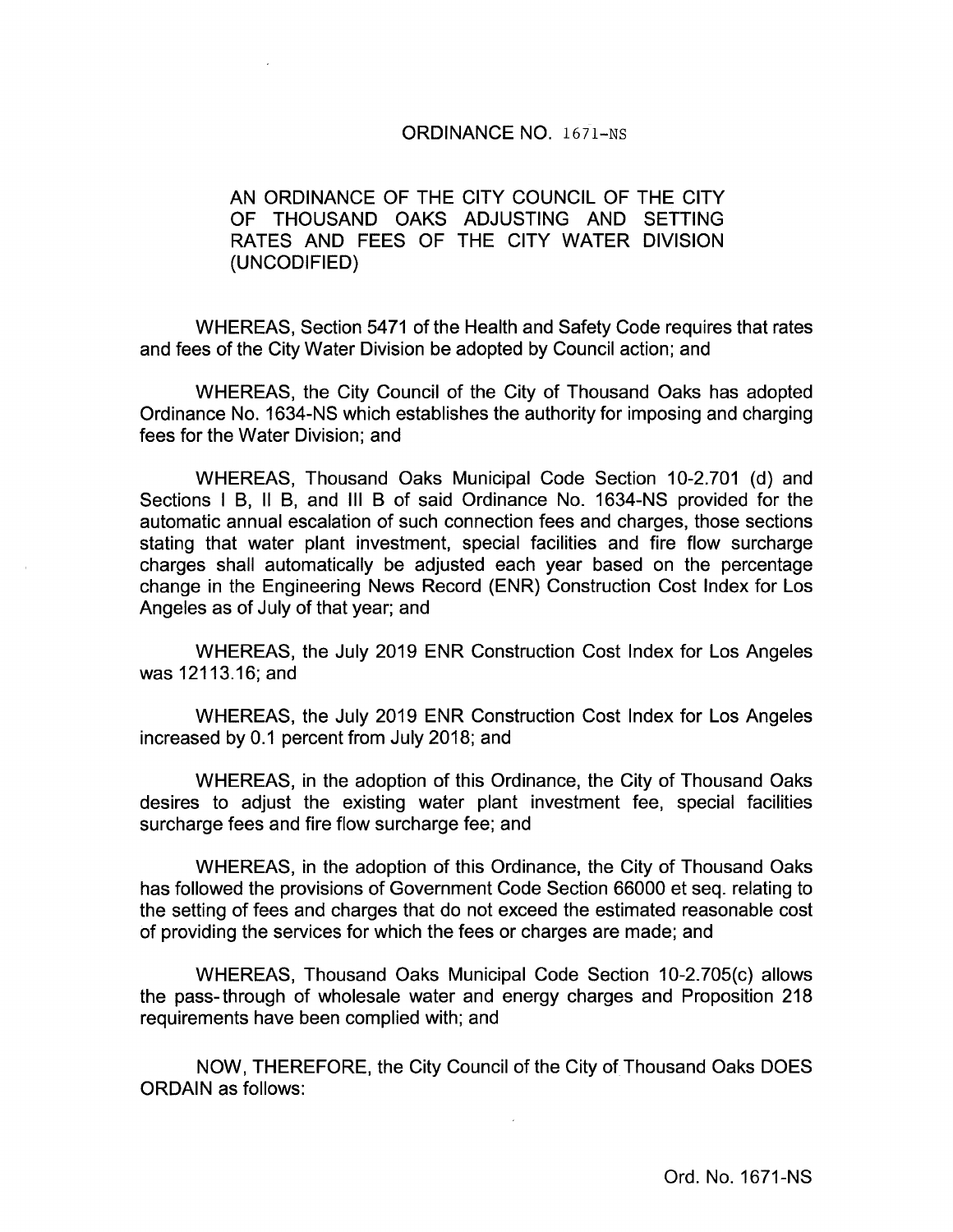# PART <sup>1</sup>

## Uncodified)

Ordinance No. 1634- NS is hereby repealed to the extent inconsistent with this Ordinance, concurrent with the effective date of this Ordinance. For ease of administration, one of the purposes of this Ordinance is to have all of the City's water fees, rates, charges, formulas, and related cost recovery matters in one document (or one Ordinance). Some of the water fees, charges, formulas, and related cost recovery matters are restated in this Ordinance and have not been modified or altered from the earlier Ordinance No. 1634- NS therefore, the respective portions of the facility or capital improvement financial plans, operating expense reports and budgets, future facility needs and cost studies, City Council findings and nexus reports associated with the earlier Ordinance are incorporated herein and re-approved by the City Council.

### PART 2

### Uncodified)

That the following rates, charges and fees shall be set for the City Water Division in accordance with Chapter 2 of Title 10 of the Thousand Oaks Municipal Code:

I. In accordance with Section 10-2.701, plant investment fees shall be as follows:

A. Plant Investment Fee. The assessment of the plant investment fee shall be computed as follows:

| By Customer Type*                                                                                  |      |         |
|----------------------------------------------------------------------------------------------------|------|---------|
| Single-family detached home                                                                        | 1.00 | \$8,600 |
| Single-family detached condominium                                                                 | 1.00 | \$8,600 |
| Residential condominium, townhouse, mobile home<br>Apartment, duplex, granny flat, secondary unit, | 0.75 | \$6,450 |
| per dwelling unit                                                                                  | 0.75 | \$6,450 |
| Motel, hotel, congregate care units, with kitchens                                                 |      |         |
| per dwelling unit                                                                                  | 0.50 | \$4,300 |
| Commercial if 10 or less fixture units & low water use***                                          | 0.50 | \$4,300 |

#### By Meter Size\*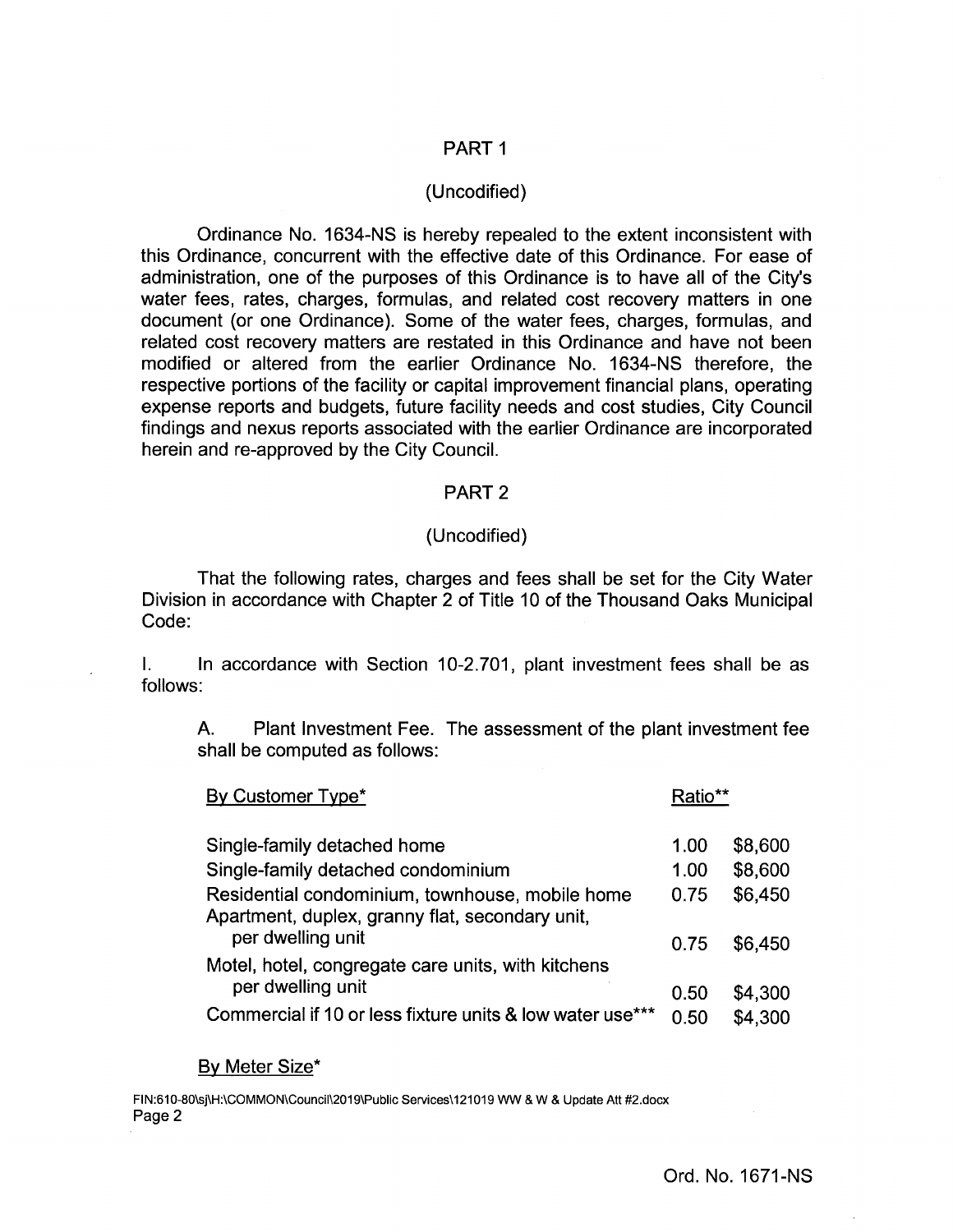| 5/8"x3/4" or 3/4" | 1.00 | \$8,600         |
|-------------------|------|-----------------|
| 1"                |      | 2.00 \$17,200   |
| 11/2"             |      | 4.00 \$34,400   |
| 2"                |      | 6.40 \$55,040   |
| 3"                |      | 13.00 \$111,800 |
| 4"                |      | 22.00 \$189,200 |
| 6"                |      | 45.00 \$387,000 |
|                   |      |                 |

Generally, a customer is charged based upon the " customer type" amounts unless that category does not fit. Exceptions include a single-family dwelling or condominium project having larger than a 3/4" meter, kitchen and dining facilities at a motel, hotel or congregate -care facility and any irrigation meter. The charge for these customers is to be based on equivalent meter size of the estimated water demand.

\*\* Approximate ratio to single-family detached home or to 5/8" x 3/4" or 3/4" meter as appropriate.

\*\*\* Fixture units as defined in the City of Thousand Oaks Plumbing Code using the water demand weight of fixtures; low water usage corresponds to 8 hundred cubic feet per month or less.

B. Escalation. In December of each year, all Plant Investment Fee charges in this Ordinance shall be increased by a factor based upon the change from the preceding July -to -July period in the ENR Construction Cost Index for Los Angeles.

II. In accordance with Section 10-2.702, special facilities surcharge fees shall be as follows:

A. Special Facilities Surcharge Fees

Single-family Detached: per Unit

| Rolling Oaks Zone | \$14,329 |
|-------------------|----------|
| Kelley/Ventu Zone | \$3,939  |

Wilder/Grissom Zone  $$5,367$ 

Condominiums, Townhouses, Mobile Homes: per Unit

 $0.75$  x above

- Rolling Oaks Zone SFD fees
- KelleyNentu Zone
- Wilder/Grissom Zone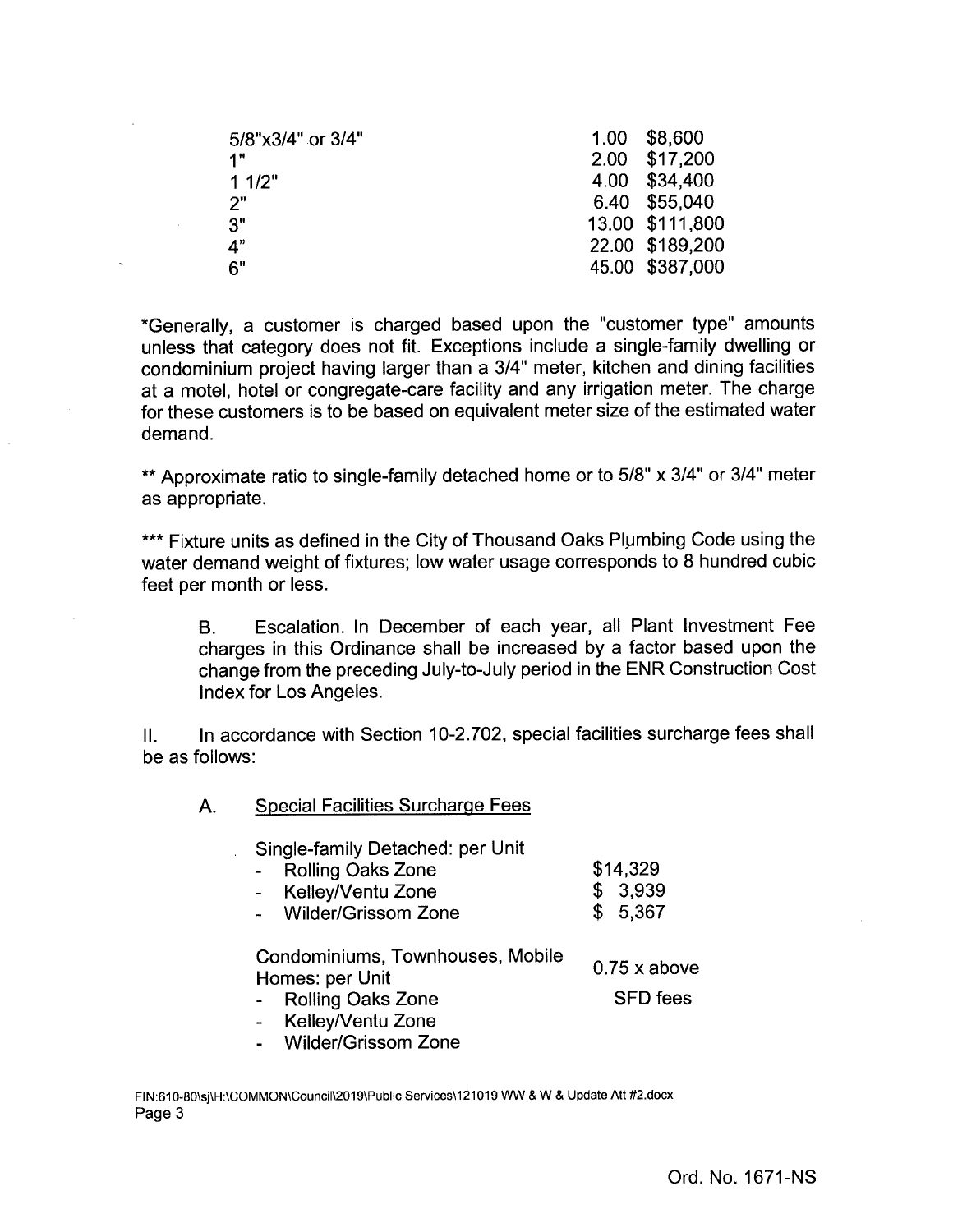| Apartments, Duplex: per Unit:                  | <b>Rolling Oaks Zone</b><br>Kelley/Ventu Zone<br><b>Wilder/Grissom Zone</b>                                                                                                                                                                                   |                       |                                    | $0.75$ x above<br><b>SFD</b> fees                                                                                     |  |
|------------------------------------------------|---------------------------------------------------------------------------------------------------------------------------------------------------------------------------------------------------------------------------------------------------------------|-----------------------|------------------------------------|-----------------------------------------------------------------------------------------------------------------------|--|
| above Room or Suite                            |                                                                                                                                                                                                                                                               |                       | Motel, Hotel, Congregate Care: per | 0.50 x<br><b>SFD</b> fees                                                                                             |  |
| above Fixture Units                            |                                                                                                                                                                                                                                                               |                       | Commercial Projects with 8 or less | 0.50x<br><b>SFD</b> fees                                                                                              |  |
| <b>Irrigation Meters</b>                       |                                                                                                                                                                                                                                                               |                       |                                    | - 0 -                                                                                                                 |  |
| All others, on a building by<br>building basis |                                                                                                                                                                                                                                                               |                       |                                    | *Per formula below<br>with a minimum charge<br>equal to "SFD" charge<br>per site/project                              |  |
|                                                | 1000                                                                                                                                                                                                                                                          | 20                    | 3000                               | * SFS=SFD amount x (FF x 0.5 + F.U. x 0.25 + Sq. Ft. x 0.25)                                                          |  |
| Where:                                         | <b>SFS</b><br>SFD =<br>FF and the set of the set of the set of the set of the set of the set of the set of the set of the set of the set of the set of the set of the set of the set of the set of the set of the set of the set of the set of the se<br>F.U. | $=$<br>$=$ $-$<br>$=$ | Single-family dwelling             | Special facilities surcharge per site/project<br>Required fire flow for site/project<br>Fixture units in site/project |  |

Sq. Ft. = Total site/project square footage

B. Escalation. In December of each year, all Special Facilities Surcharge Fee charges in this Ordinance shall be increased or decreased by a factor based upon the percent increase or decrease in the ENR Construction Cost Index for Los Angeles as of July of that year.

III. In accordance with Section 10-2.703, the fire flow surcharge fees shall be as follows:

A. Fire Flow Surcharge Fees

| Required fire flow                    | <b>Residential</b> | All Others             |
|---------------------------------------|--------------------|------------------------|
| $0-1,250$ gpm<br>0 Required fire flow | \$0                | \$0                    |
| $1,251 - 1,750$ gpm                   | 10% of PIF         | \$6,062 or 10% of PIF* |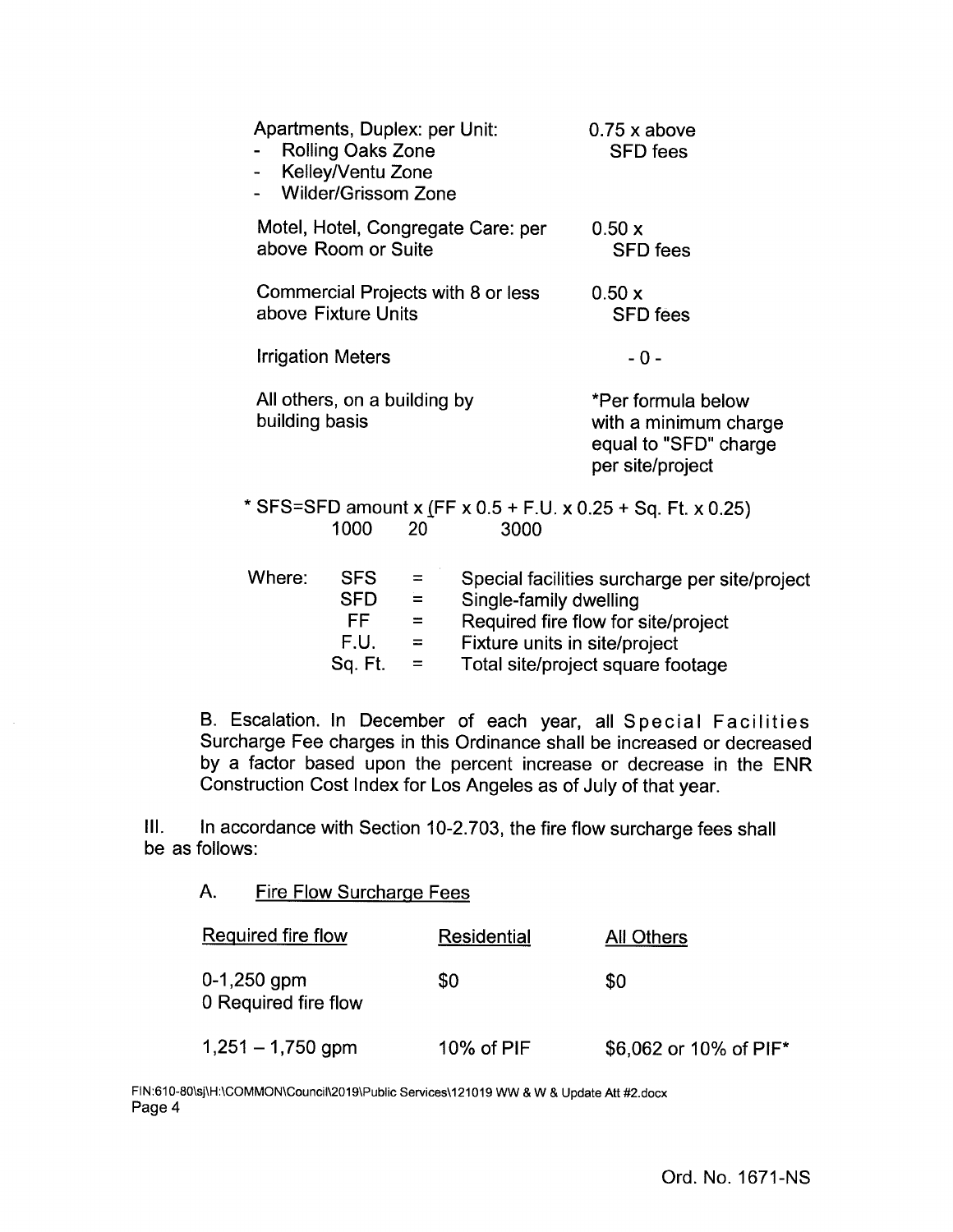Required fire flow

| $1,751 - 2,250$ gpm<br>Required fire flow | $20\%$ of PIF | \$12,099 or 20% of PIF* |
|-------------------------------------------|---------------|-------------------------|
| Over $2,250$ gpm<br>Required fire flow    | 30% of PIF    | \$18,158 or 30% of PIF* |

Whichever is greater, per site/project.

Fire flow surcharge fees shall not be applied to the PIF for any irrigation meter.

B. Escalation. In December of each year, all Fire Flow Surcharge Fee charges in this Ordinance shall be increased or decreased by a factor based upon the percent increase or decrease in the ENR Construction Cost Index for Los Angeles as of July of that year.

C. Refunds of Previous Payments. Where payments of fire flow surcharge fees have been made at higher rates, refunds shall not be made. Where an agreement has been executed for the deferred payment of this fee, the amount due shall be the amount shown on the deferred agreement.

IV. In accordance with Section 10-2. 705, the base or minimum domestic including single-family residential, multiple family dwellings, apartments, commercial buildings and trailer courts) rate shall be as follows:

A. Single Units Rate: On or after February 13, 2020

| <b>Meter Size</b>                                                                                    | Base Rate (Monthly)*          |
|------------------------------------------------------------------------------------------------------|-------------------------------|
| 5/8" or 3/4"                                                                                         | \$25.83                       |
| 1"                                                                                                   | \$40.77                       |
| $1 - 1/2"$                                                                                           | \$78.10                       |
| 2"                                                                                                   | \$122.91                      |
| 3"                                                                                                   | \$264.79                      |
| 4"                                                                                                   | \$473.87                      |
| 6"                                                                                                   | \$974.17                      |
| 18. A. s. s. št. s. s. s. št. n. št. št. n. št. n. št. št. n. št. n. št. n. št. n. št. n. št. n. št. | والماغم ممرائط الممااليا المد |

Most customers are billed bi- monthly.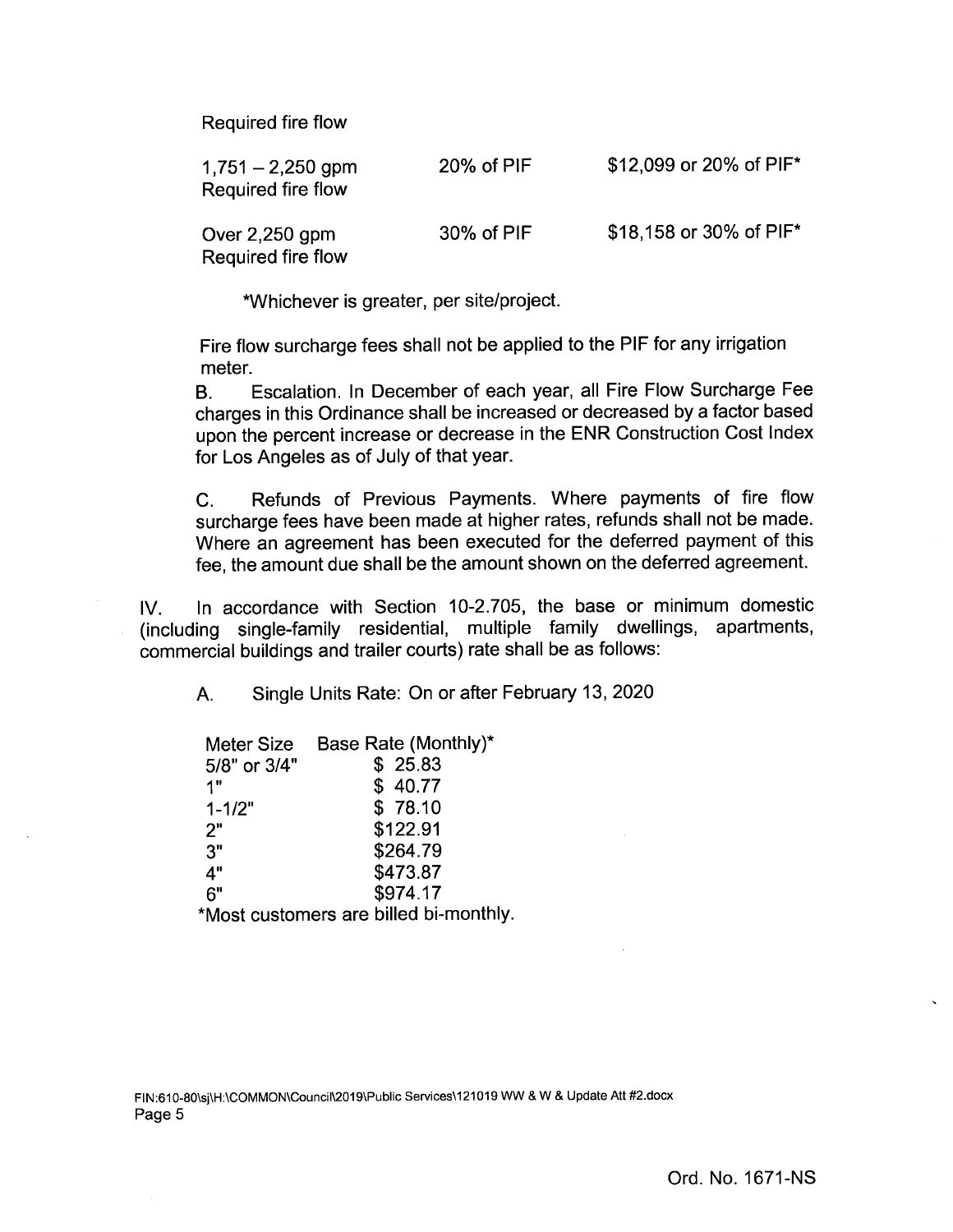On or after January 1, 2021

| <b>Meter Size</b> | Base Rate (Monthly)* |
|-------------------|----------------------|
| 5/8" or 3/4"      | 26.09<br>\$          |
| 1"                | \$41.18              |
| $1 - 1/2"$        | \$78.89              |
| 2"                | \$124.14             |
| 3"                | \$267.44             |
| 4"                | \$478.61             |
| 6"                | \$983.92             |
| .                 |                      |

Most customers are billed bi- monthly

B. Multiple Units Rate (including multiple family dwellings, apartments, commercial buildings and trailer courts):

Same as single units

C. Groundwater accounts are not charged a base meter charge as total program costs are collected through the quantity rate.

D. Charges for portions of billing period. A property connected to the water system for a portion of a billing period shall be billed for the portion of the period service is received.

V. In accordance with Section 10-2.705, the quantity rate shall be as follows per one hundred (100) cubic feet.

A. Non -Single-family Residential

On or after February 13, 2020:

Quantity Rate \$5.38

On or after January 1, 2021:

Quantity Rate \$5.60

B. Single -Family Residential Quantity Rate

On or after February 13, 2020

Tier 1 (0 - 12 HCF) \$ 5.03

Tier 2 (13 - 30 HCF) \$5.36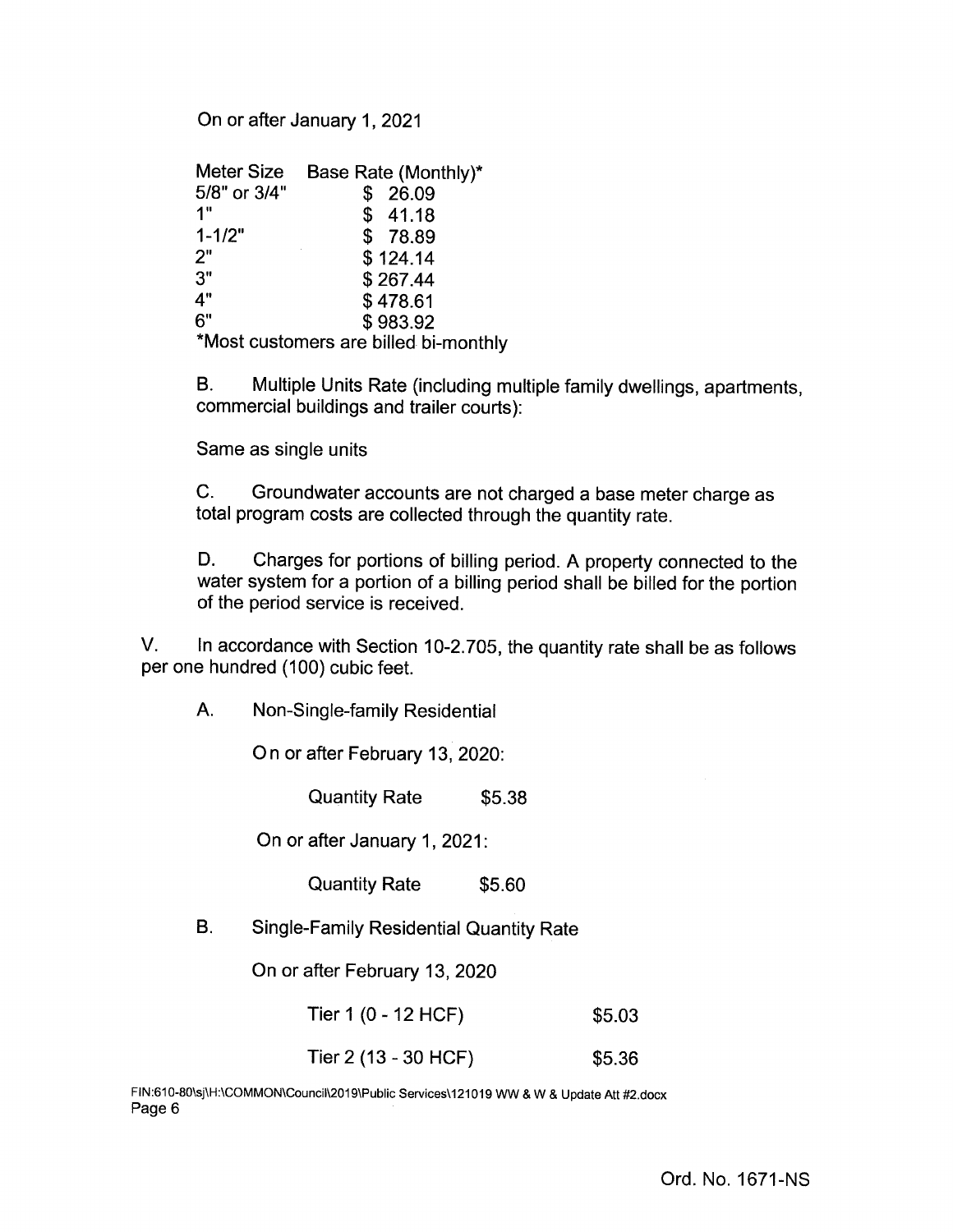Tier 3 (31+ HCF) \$5.78

On or after January 1, 2021

Tier 1 (0 - 12 HCF) \$5.24 Tier 2 (13 - 30 HCF) \$ 5.58

Tier 3 (31 + HCF) \$ 6.00

VI. In accordance with Section 10-2.705, the pumping lift charge shall be twenty-one cents (\$0.21) per one hundred (100) cubic feet per pumping lift on or after February 13, 2020 and twenty-two cents (\$0. 22) on or after January 1, 2021. It shall be charged to all water services which rely on one or more pumping lifts in

the City system.<br>VII. In accord In accordance with Section 10-2.706, the groundwater rate shall be two dollars and sixteen cents (\$2.16) on or after February 13, 2020 and two dollars and twenty-four cents (\$2.24) on or after January 1, 2021 per one hundred (100) cubic feet. This rate is based on charging forty ( 40%) percent of the current non -single-family residential water quantity rate.

VIII. In accordance with Sections 10-2.707 and 10-2.708, the following shall apply for construction water and unmetered water furnished by the City:

A. Construction Water

The construction water rate shall be twelve dollars and sixty-four cents 12. 64) on or after to February 13, 2020 and thirteen dollars and sixteen cents (\$13.16) on or after January 1, 2021 per one hundred cubic feet with a monthly base rate of \$794.37 on or after February 13, 2020 and 802.32 on or after January 1, 2021. These rates are based on charging 135 percent (135%) of the current non -single-family residential quantity potable water rate and three (3) times the current base rate for a 3-inch meter.

- Deposit: \$620.00 for a 3-inch meter or as determined by the Public Works Director for larger meter sizes.
- Installation Charge: \$90.00 with a signed application by an authorized person, for initial installation.

45.00 each time the meter is relocated to another hydrant at the customer's request.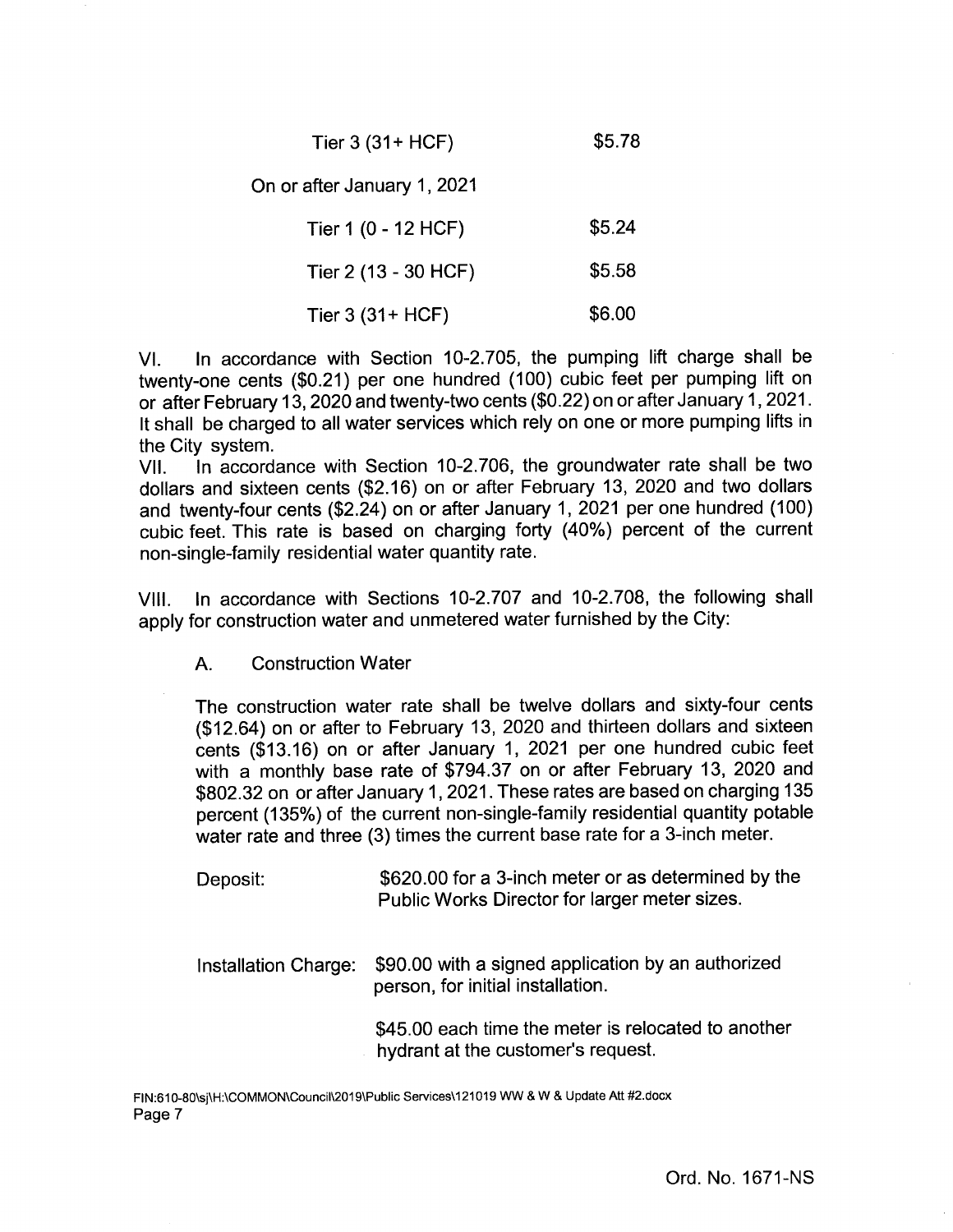# B. Unmetered Water

For projects where a water system has been declared usable but has not been accepted by the City Council and the subdivider, builder, or developer requests the use of or uses unmetered water for incidental onsite construction purposes, a monthly fee equal to that of the base rate of a 3/4" water meter shall be charged per lot. The subdivider, builder or developer shall be responsible for the payment of the charge until such time as the new owner or occupant signs an application for metered service at which time the regular service charges shall apply.

If water use during the period the availability rate is in effect is estimated to exceed three (3) hcf per service per month, the Public Works Director may increase such monthly service charge to reflect the estimated usage.

C. Payment Due Date:

Payment is due on all invoices for construction water and unmetered water within 40 days of the date of the invoice; the invoice becomes delinquent then after.

IX. In accordance with Section 10-2.902, delinguent invoices shall be assessed a basic penalty equal to ten ( 10%) percent of the unpaid water service charge. An additional penalty, equal to one half of one percent (0.5%) of the unpaid water service charge and the basic penalty shall be charged each month, or fraction thereof, that the water service charge and the basic penalty of the previous billing period remain unpaid.

X. In accordance with Sections 10-2.712 and 10-7.715, the overhead rate is included in the approved fully burdened hourly rate.

XI. In accordance with Section 10-2.713 and 10-2.305, the minimum rate for each automatic fire sprinkler service and each private fire hydrant shall be as follows:

| <b>Size of Service</b> | Monthly |
|------------------------|---------|
| <b>Connection</b>      | Charge  |
| 2-inch & smaller       | \$7.60  |
| 3-inch                 | \$11.40 |
| 4-inch                 | \$15.20 |
| 6-inch                 | \$22.70 |
| 8-inch                 | \$30.30 |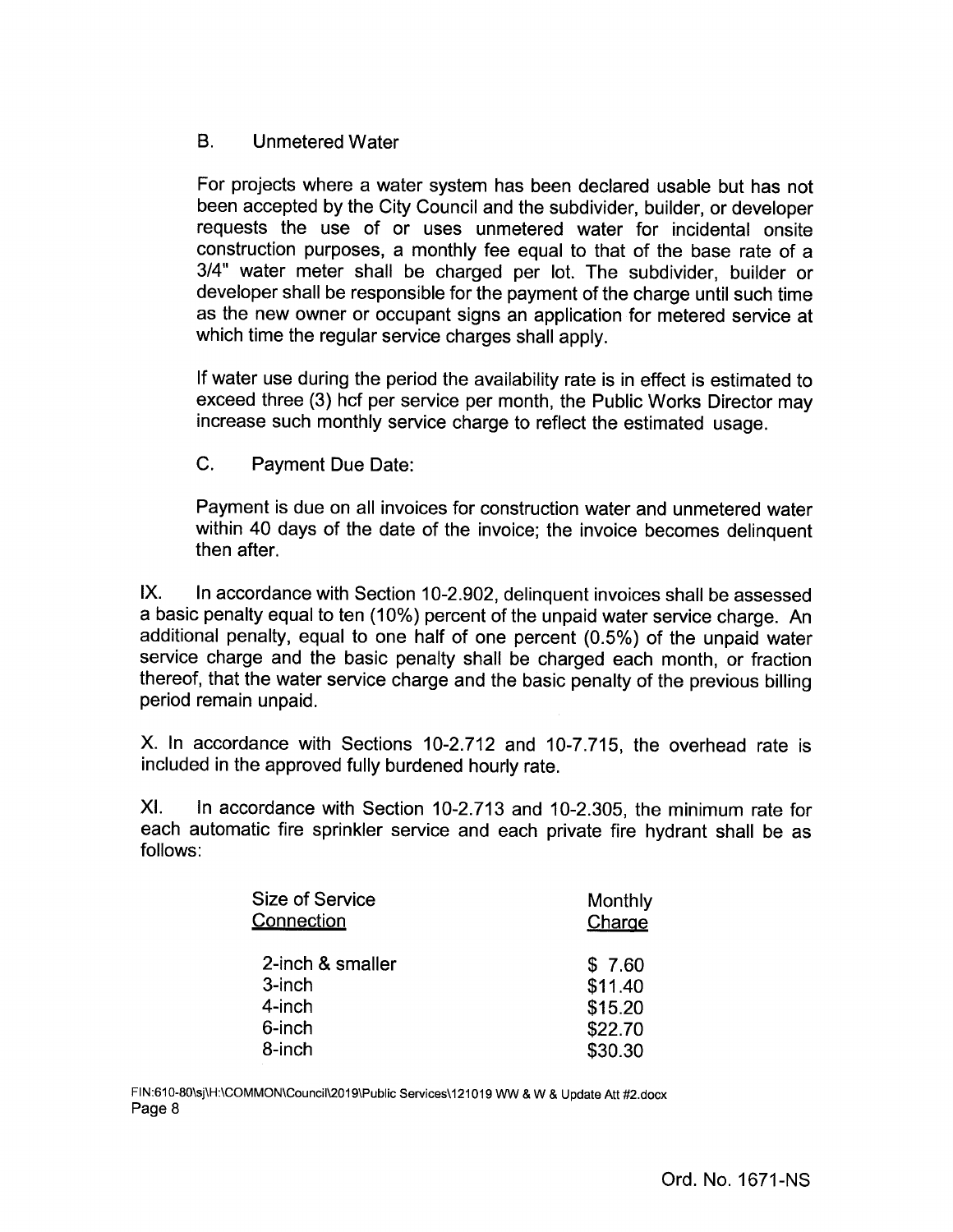| 10- inch | \$37.90 |
|----------|---------|
| 12-inch  | \$45.50 |

XII. Beginning on February 13, 2020, the administrative fee for the installation of water meters shall be computed as follows:

| <b>By Meter Size</b>     |          |
|--------------------------|----------|
| $5/8$ " x 3/4" or a 3/4" | \$460.00 |
| - 1"                     | \$580.00 |

For all other meters, a deposit equal to 100 percent of the estimated cost of installing the meter shall be collected. A cost accounting of the installation costs of water meters larger than 1" shall be prepared. Overages shall be refunded and shortfalls shall be billed to the responsible party.

XIII. Repeal of any provision of this ordinance will not affect any penalty, forfeiture, or liability incurred before, or preclude prosecution and imposition of penalties for any violation occurring before, this Ordinance's effective date. Any such repealed part will remain in full force and effect for sustaining action or prosecuting violations occurring before the effective date of this Ordinance.

XIV. Any water -related fees not set forth in this ordinance may be set forth in the User Fee Manual or other ordinance or resolution.

# PART 3

# Continuation (Uncodified)

Repeal of any provision of Ordinance No. 1616- NS herein will not affect any penalty, forfeiture, or liability incurred before, or preclude prosecution and imposition of penalties for any violation occurring before, this Ordinance's effective date. Any such repealed part will remain in full force and effect for sustaining action or prosecuting violations occurring before the effective date of this Ordinance.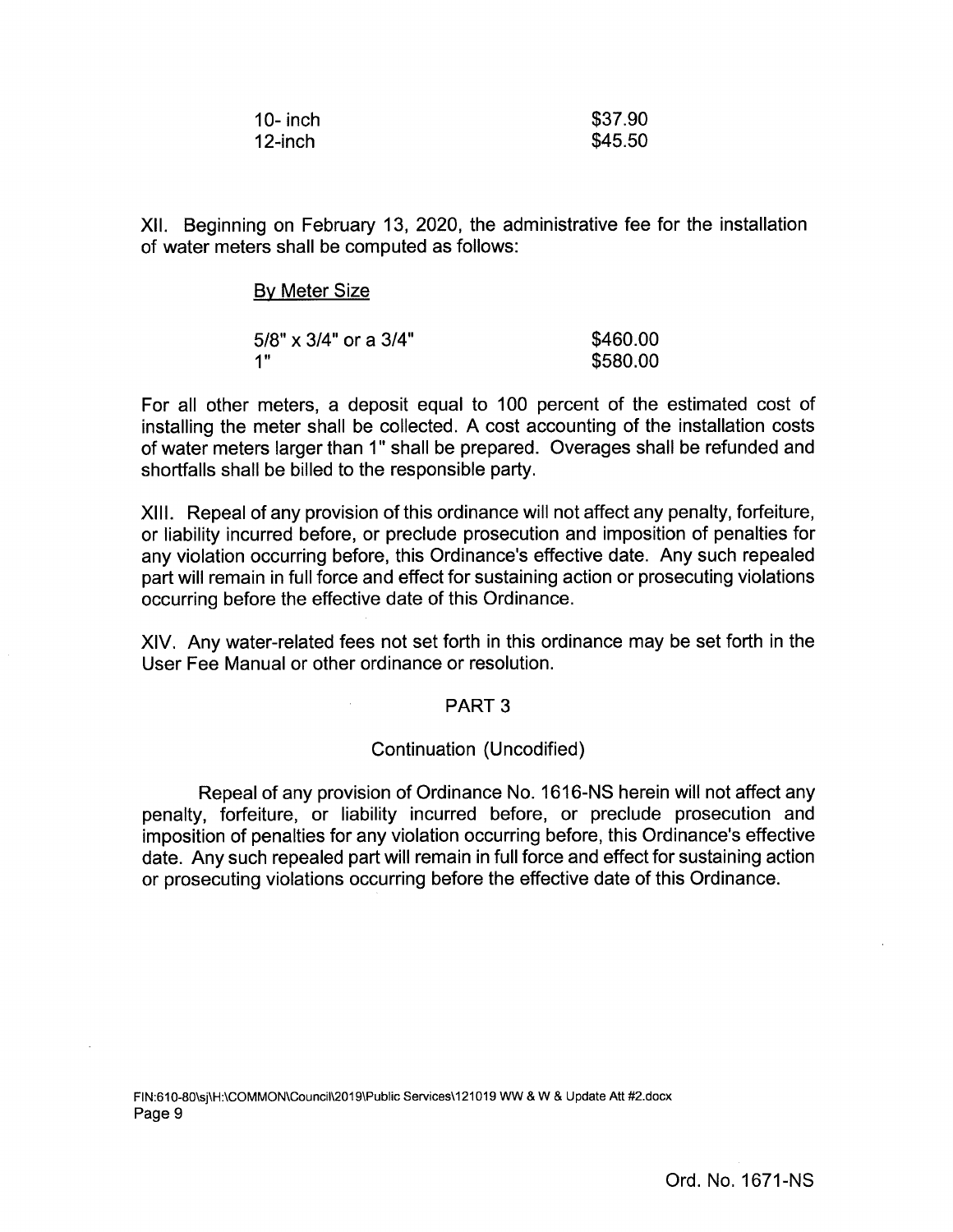# PART 4

## **Severability**

If any section, sentence, clauses, or phrase of this ordinance is for any reason held to be invalid or unconstitutional by a decision of any court of competent jurisdiction, such decision shall not affect the validity of the remaining portions. The City Council hereby declares that it would have passed this ordinance, and each section, sentence, clause, or phrase thereof, irrespective of the fact that any one or more sections, subsections, sentences, clause, or phrases be declared invalid or unconstitutional.

### PART 5

## Effective Date

This Ordinance shall take effect on the thirty-first (31st) day following its final passage and adoption.

PASSED AND ADOPTED this 14th day of

de Clarence<br>Al Adam, Mayor

City of Thousand Oaks, California

Cy⁄nthia M. Rodriguez, City Cler

APPROVED AS TO FORM:

Office of the City Attorney

ATTEST:

Tracy Friedl) Deputy City Attorney

APPROVED AS TO ADMINISTRATION:

Andrew P. Powers, City Manager